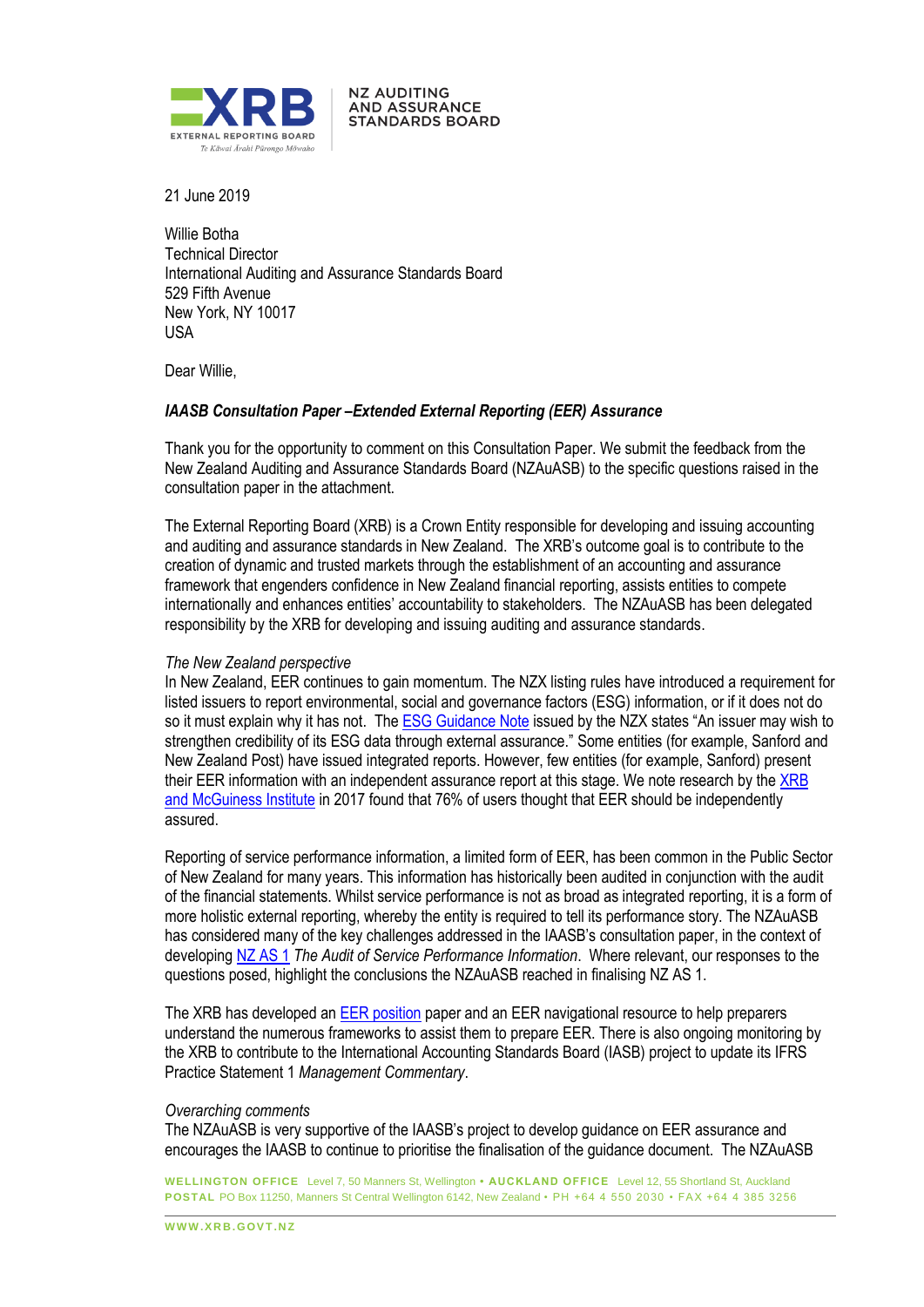commends the IAASB's effort in developing the guidance so far. The feedback included in our responses to the specific questions are suggestions to refine and improve the draft.

The NZAuASB's overall comment is that the draft guidance runs the risk of growing into a very lengthy document. A lengthy, complex document targeting all types of users in one place may pose a barrier to meeting its objectives.

As further described in the responses to the specific questions posed, the NZAuASB encourages the IAASB to:

- Continue to streamline the guidance to make it more user friendly, with a focus on robust and relevant examples. In addition, reducing the amount of repetition of ISAE 3000 (Revised) may help. Use of technology may be one way to link the guidance to the underlying standard effectively, enabling less repetition of the standard in the guidance.
- Clarify the delineation between the preconditions for an assurance engagement and performing the engagement by setting a clear expectation as to the work effort required at each stage, i.e. how much is enough when determining whether the preconditions have been met. This should also recognise that considerations related to internal control and suitable criteria are iterative and may in some circumstances be informed by procedures performed after accepting the engagement. A flowchart diagram may be useful to emphasise the more iterative nature of this evaluation. (An example of such a flowchart, developed for NZ AS 1, is attached as appendix 1, for illustrative purposes).
- Avoid establishing too high a hurdle that may result in the assurance process becoming a barrier to the development of EER.

Should you have any queries concerning our submission please contact either myself at the address details provided below or Sylvia van Dyk (sylvia.vandyk@xrb.govt.nz).

Yours sincerely,

Lordon Sand

**Robert Buchanan Chairman** Email: robert@buchananlaw.co.nz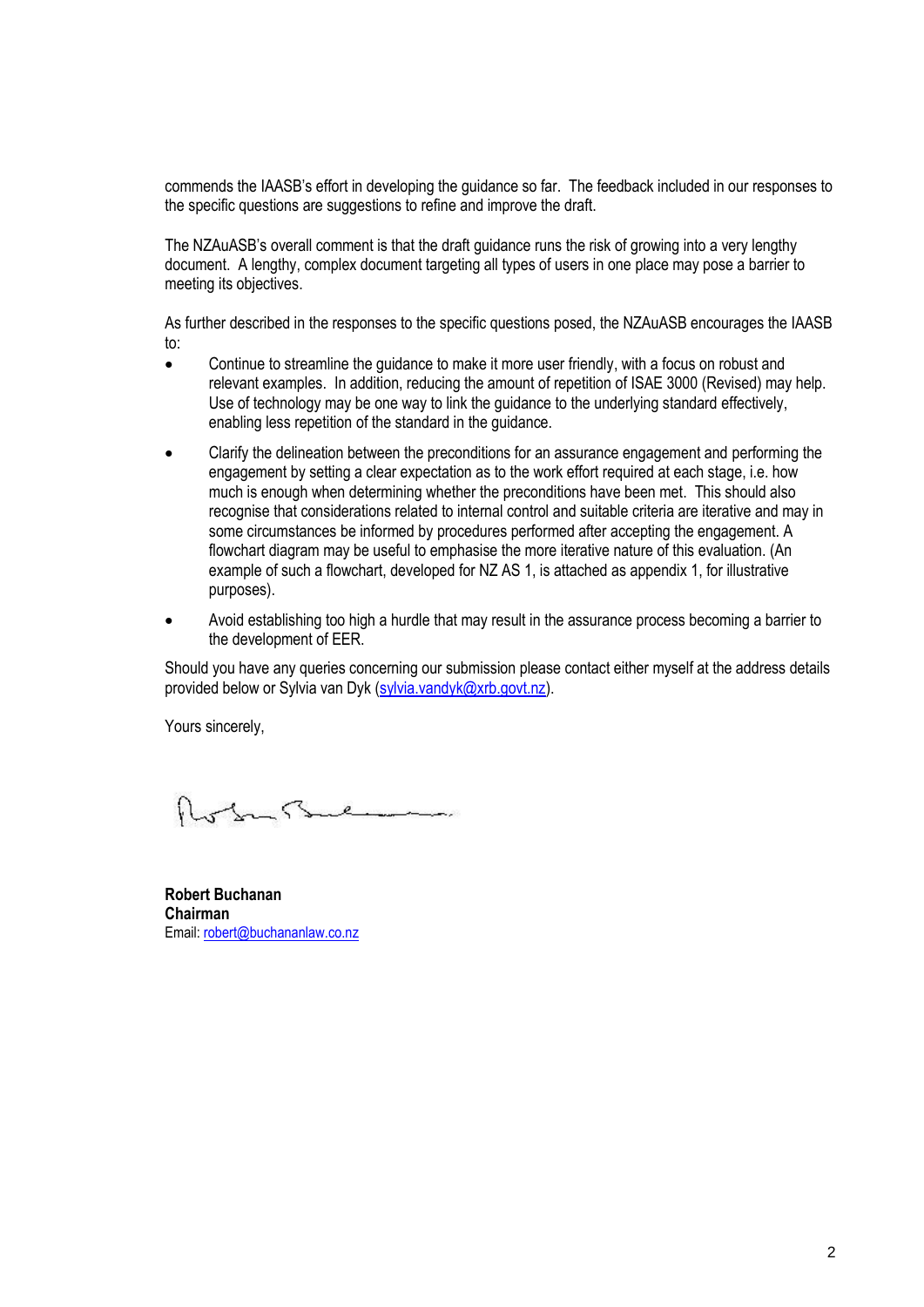# **Submission of the New Zealand Auditing and Assurance Standards Board**

*IAASB Consultation Paper – Extended External Reporting (EER) Assurance*

# **I Schedule of Responses to the IAASB's Specific Questions**

**1. Does the draft guidance adequately address the challenges for practitioners which have been identified as the scope of the draft guidance developed in phase 1? If not, where and how should it be improved?**

# **Specific 'Significant Matters' Highlighted for Respondent Consideration**

# **Response:**

The NZAuASB's overarching comment is that the guidance is lengthy and could benefit by reducing the amount of repetition of ISAE 3000 (Revised), with a focus on application material and illustrative examples to assist the practitioner apply the concepts. An overarching statement that the guidance is built on the requirements of ISAE 3000 (Revised) may be sufficient, without the need to justify such an approach. Use of technology may also assist to create links between the guidance and ISAE 3000 (Revised) and provide an alternative to repeating the standard. The NZAuASB considers that this may improve the usability of the guidance.

The issues identified below each sub-heading are areas where the NZAuASB considers the guidance would benefit from additional clarification for each identified challenge.

### *Paragraphs 9-15 (scope of draft guidance)*

The NZAuASB considers that the following matters are relevant for the scope of the guidance:

- a. Applying appropriate skills in an EER assurance engagement will be considered in phase 2. Under the 'obtaining evidence' heading in Chapter 2, the consultation paper states that use of experts and the work of another practitioner are outside the scope of this guidance. In practice, the need to use experts or the work of another practitioner is a particular challenge where additional guidance and examples would be welcomed.
- b. Other information has been identified as outside the scope of the guidance. Other information that is be scoped out of an EER assurance engagement may be a particular challenge for practitioners. Additional guidance and examples would be welcomed.
- c. Guidance on how to make the criteria available to intended users would be helpful. This may be addressed in the guidance to be developed on reporting. The requirement in ISAE 3000 (Revised) for the practitioner to evaluate whether the criteria are available to intended users proved to be a challenge when developing NZ AS 1. It is unclear from paragraph 37 of the draft guidance as to whether this will be covered in Phase 2. Adding additional guidance in Chapter 3 and/or when developing guidance on reporting would be useful.

The example of water intake in paragraph 114 of the draft guidance could be used to clarify this point. Is reporting xx litres of water, making the criteria available?

Paragraph 116 of the draft guidance clearly articulates a key issue discussed in developing NZ AS 1 i.e., the multiple layers within criteria. Additional guidance on how to refer to this multiple layering of criteria in the assurance report would be helpful to address in phase 2. In addition, more guidance on how to report will be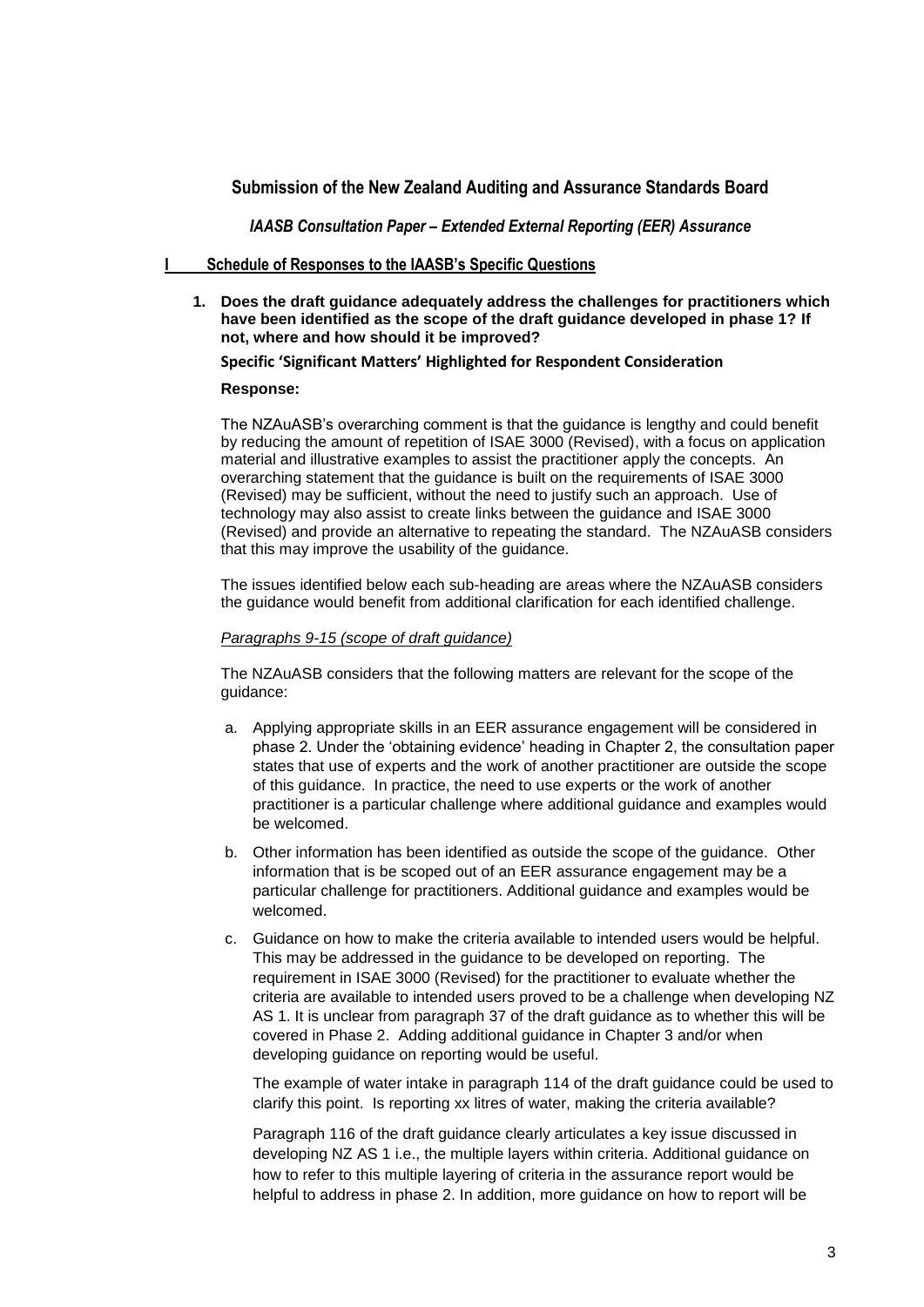helpful, not limited to just a binary yes or no opinion, rather reflecting the reporting recommendations, etc as contemplated by ISAE 3000 (Revised).

### *Paragraph 25 (preconditions and the system of internal control)*

A key area where the NZAuASB considers the draft guidance would benefit from further clarification is the delineation between the preconditions for an assurance engagement and performing the engagement, especially in clarifying how much is enough when determining whether the preconditions have been met. This clarification is needed especially in the way in which the draft guidance links the preconditions, the suitability of the criteria and the system of internal control.

The inter-relationship between chapters 3, 6 and 7, and the actual performance of the assurance engagement once accepted is not clear. For example, the diagram in paragraph 46 of the draft guidance references chapter 7 but parts of chapter 7 appear too advanced for the acceptance phase of an engagement, which is completed based on a preliminary knowledge. A flowchart, similar to the illustrative flowchart attached in the appendix, may assist to emphasise the iterative nature of the evaluation.

The NZAuASB's comments on the evaluation of the system of internal control are covered in more detail in response to question 4 and 5 below.

The NZAuASB considers the draft guidance may imply there is a need for a significant amount of knowledge to determine whether the preconditions for an assurance engagement are met, due to:

- the lack of maturity in many of the EER frameworks;
- the range of frameworks available that are combined by preparers to prepare EER information; and
- the need for some level of maturity in thinking and processes to prepare the EER information.

These challenges almost "require" some kind of assurance readiness assessment as part of the determination as to whether the preconditions have been met. If such an assessment is not performed separately, in many instances it is unclear how, practically, a practitioner would be able to determine whether the preconditions have been met. This may imply that EER engagements are expected to be recurring engagements, which may not be a valid assumption, or that an assurance readiness assessment will lead to an assurance engagement which may not be the case. It may also imply that meeting the preconditions may get easier over time, which again may not be a valid assumption, given that each year the entity may be reporting on variable subject matter. The entity's internal controls may therefore always have some lack of maturity, and the developing draft may imply that an assurance engagement may therefore never be appropriate.

To evaluate whether the engagement has a rational purpose, paragraph 49 of the draft guidance notes it may be appropriate to consider who the intended users are and whether the EER report will be used or distributed more broadly than to identified users. This may be an onerous requirement for the practitioner. The NZAuASB received feedback when developing NZ AS 1, that it is more appropriate for the practitioner to evaluate the entity's process for identifying intended users and whether this is reasonable, rather than expecting the practitioner to identify intended users. The intended users may also be defined by the EER framework that is used and may be narrowly or more broadly defined by these frameworks.

The NZAuASB is supportive of the guidance included on assurance readiness engagements and 'maturity assessments'. This is reflective of what is happening in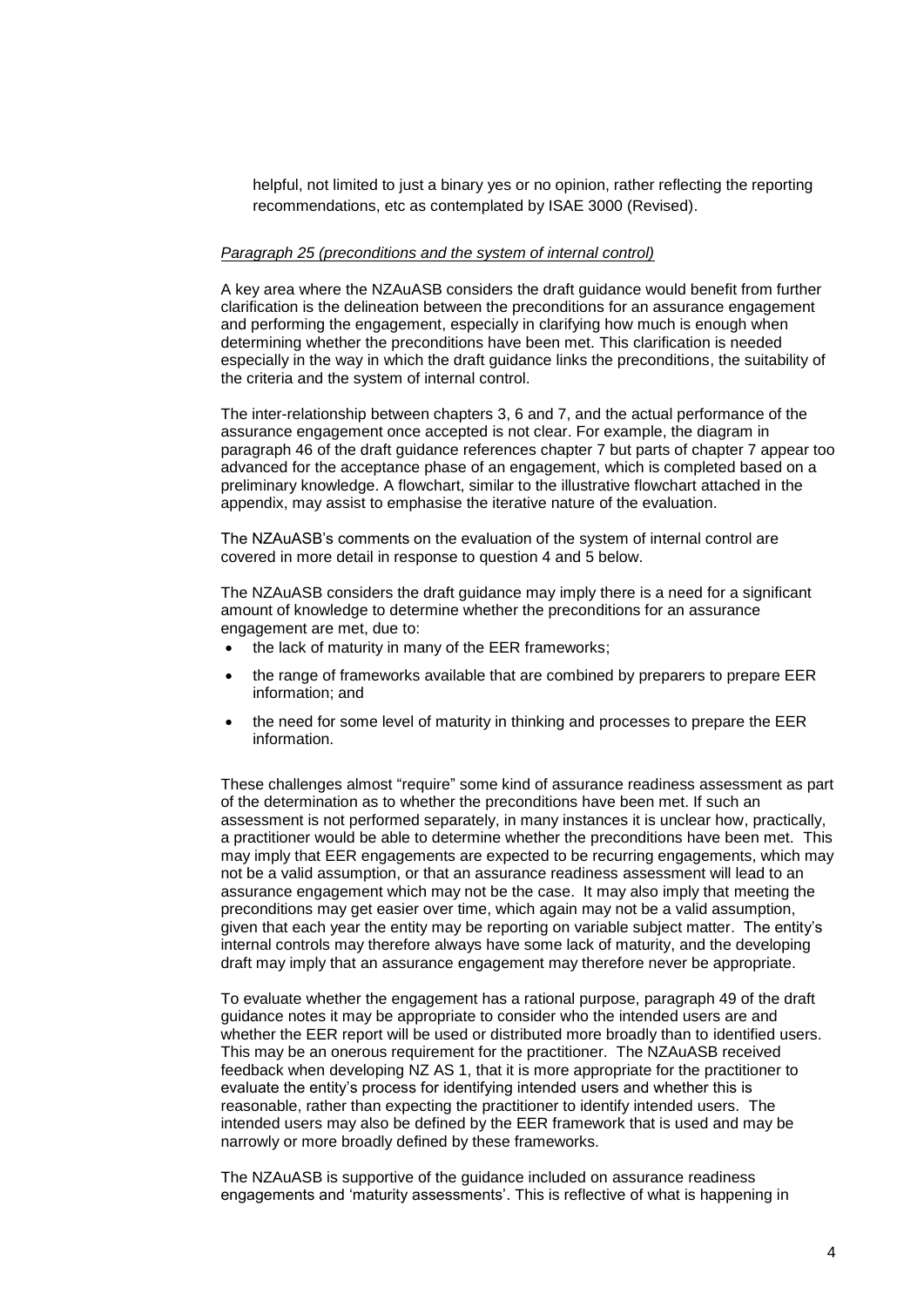practice in New Zealand. The NZAuASB cautions against implying such an assessment is always needed as a precursor to an assurance engagement.

The NZAuASB agrees the guidance should address the challenge of a lack of maturity in internal controls. However, the NZAuASB cautions that an undue focus on the maturity of the 'controls' at the preconditions phase of an engagement may be too high a bar for accepting the engagement. Given the lack of maturity of many EER reporting frameworks, the assurance practitioner is taken back to first principles. There is a need for the preparer to develop a maturity of thinking to identify what matters to report on (as a first priority rather than on first developing controls) and for the assurance practitioner to work to provide as much assurance as possible..

Practitioners from New Zealand have highlighted that in practice, preparers and users generally have a low understanding of the preconditions for assurance engagements and the need for internal controls. Practitioners are therefore playing an educative role. An undue focus on internal control may have the unintended consequence of focussing the preparer and the auditor on the internal control systems before a preparer has matured its thinking in preparation for EER. Such an approach may contribute to a siloed approach to preparing EER. The NZAuASB considers this need for the preparer to have developed its thinking should also be emphasised in the guidance, alongside the need for controls and processes to implement the entity's thinking. There is also a need to emphasise that the practitioner's evaluation of the entity's materiality process, suitability of the criteria and the appropriateness of the internal controls is an iterative process, not limited to the acceptance phase.<sup>1</sup>

We have identified the following paragraphs of the draft guidance for clarification:

- Consideration of the preparer's thinking and readiness to report, as an overarching consideration prior to the detailed processes described in paragraph 67.
- The type of control activities listed in paragraph 70 could also highlight controls to address management bias in selecting elements to report on, not only the measurement bases selected.
- The governance and oversight process as described in paragraph 71 should not only focus on the process to prepare but include a higher level of governance over what and how best to report. The governance and oversight process listed in paragraphs 71 could also refer to the process around seeking assurance over the EER information. In many instances, assurance is voluntarily sought, and may be for internal purposes only or for a select group of users. Clarification by the preparer as to why assurance is sought may assist the assurance practitioner in evaluating whether the preconditions for assurance have been met. (I.e., the level of assurance sought, what measures have been selected for the scope of the engagement).
- Re-ordering paragraph 71 to bring Governance and Oversight before the paragraphs on reporting system could be another way to reinforce this. Also amending the diagram in paragraph 62 to have the governance and oversight as an overarching component may help to emphasize this point.
- When the assurance practitioner may refer to ISAE 3000 (Revised) in the assurance report, as described in paragraph 77. The distinction between referring to ISAE 3000 (Revised) in paragraph 123 and not doing so as described in paragraph 77 should be clarified. Rather than prohibiting reference to ISAE 3000 (Revised), it may be more useful to highlight that the practitioner may need to perform an assurance readiness type of engagement, instead of an assurance engagement, (i.e., redirect the assurance practitioner to where on the spectrum of services the preliminary

l

<sup>1</sup> ISAE 3000 (Revised) requires the practitioner to determine whether the criteria are suitable when planning and performing the engagement (refer to paragraph 41-43)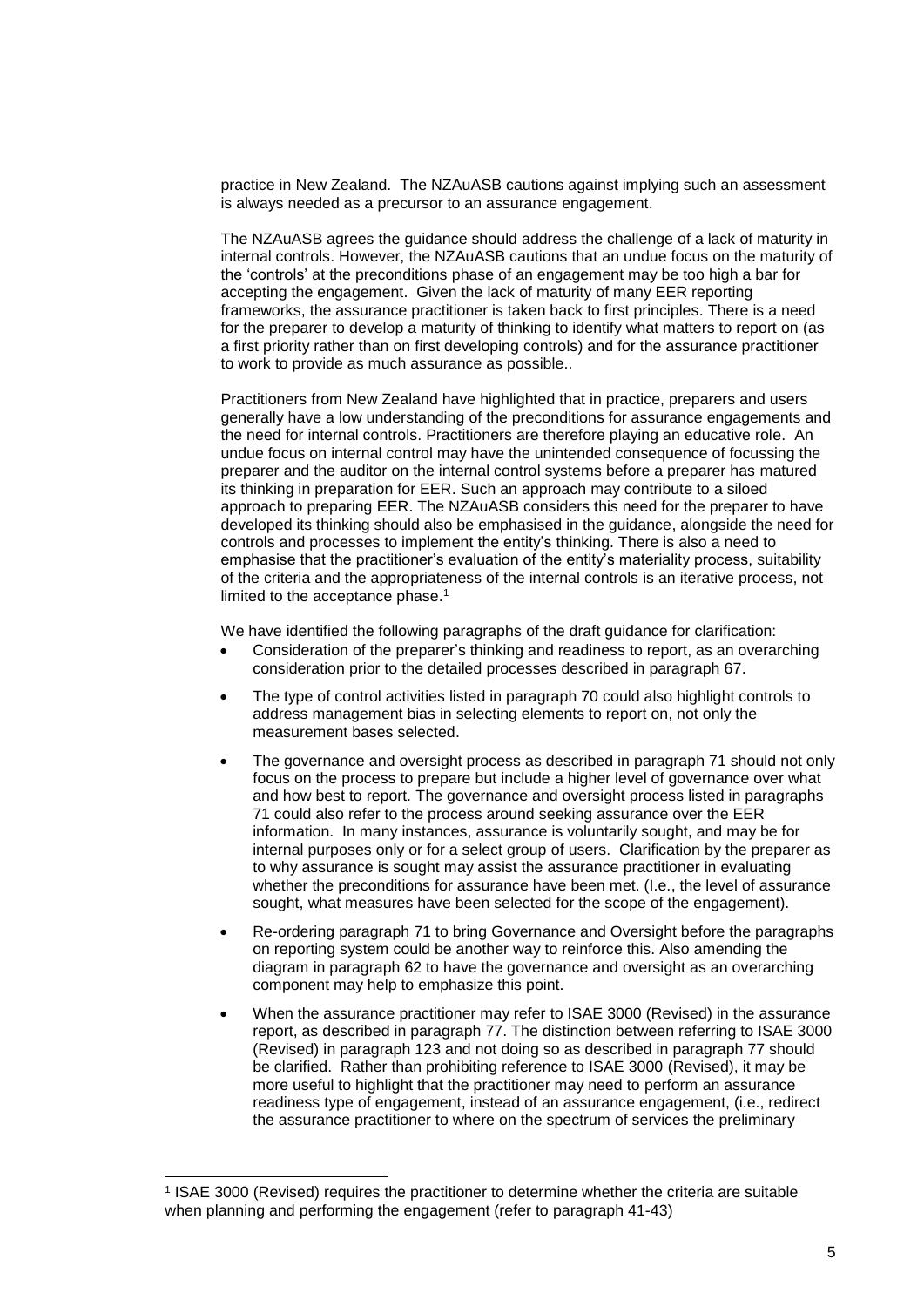knowledge is directing the assurance practitioner) rather than just prohibit a reference to ISAE 3000 (Revised).

The NZAuASB's experience in developing NZ AS 1, would indicate that auditors may be required to undertake some types of EER assurance engagements by law or regulation, even where an entity is in an early stage of developing its EER. In some instances, the preparer may be able to produce some information that is able to be assured and some that is not due to a lack of maturity in internal controls, resulting in a situation where the auditor is unable to obtain sufficient evidence to support their conclusion. In this instance, the auditor would modify the conclusion appropriately. Further explanation as to why a reference to ISAE 3000 (Revised) is not appropriate would be useful or clarification as to when such a reference may be made. The example in paragraph 77 seems at odds with the approach taken in NZ AS 1, when there is a statutory requirement for the prepared EER information to be assured or limited ability to scope EER information out of the assurance engagement.

### *Paragraph 29 (suitability of criteria)*

The NZAuASB is supportive of the guidance and examples developed to assist practitioners to evaluate the suitability of criteria. Given the wide range of criteria and engagements, even more specific examples would be well received.

In practice, this evaluation is a real challenge. For example, the evaluation of completeness balanced against conciseness for understandability when dealing with highly principles based, non-specific reporting frameworks. Additional practical guidance to illustrate how the practitioner evaluates this balance would be very useful.

The NZAuASB summarised this evaluation as "step 1" in the assurance process, i.e., understanding and evaluating what the entity has selected to report about and how to evaluate that performance.

The NZAuASB considers that the guidance could be clearer on the delineation between the precondition for accepting the assurance engagement and what to do when performing the engagement. Specific examples within the draft guidance include:

- Paragraph 107 implies that underlying data and source information will need to be sufficiently accurate and complete and for it to be collected and processed in a neutral manner may be beyond an evaluation of whether the criteria are reliable. This strays into testing how the preparer has applied the criteria to its circumstances. The NZAuASB considers this may fall into the evidence gathering procedures to be performed by the practitioner. It is important to delineate between an evaluation of the suitability of the criteria (as a precondition for accepting the engagement) based on a preliminary knowledge versus the testing of the application of the criteria by the preparer, which is part of conducting the assurance engagement.
- Paragraph 114 on water intake blurs this further. Concerns related to whether water meters have been expertly calibrated and on what days the readings are taken, appear to blur the line between an assessment of the suitability of the criteria and whether there is a material misstatement in the measures reported. Practically this evaluation would not be performed at the acceptance stage.
- Paragraph 117 could be extended to cover where changes are made to criteria as the entity develops systems and processes to support alternative criteria. This is reflective of the journey that entities may be on in developing the EER report. It may be that ongoing innovation occurs annually as entities refine their EER information, and as priorities and risks to be reported against change over time.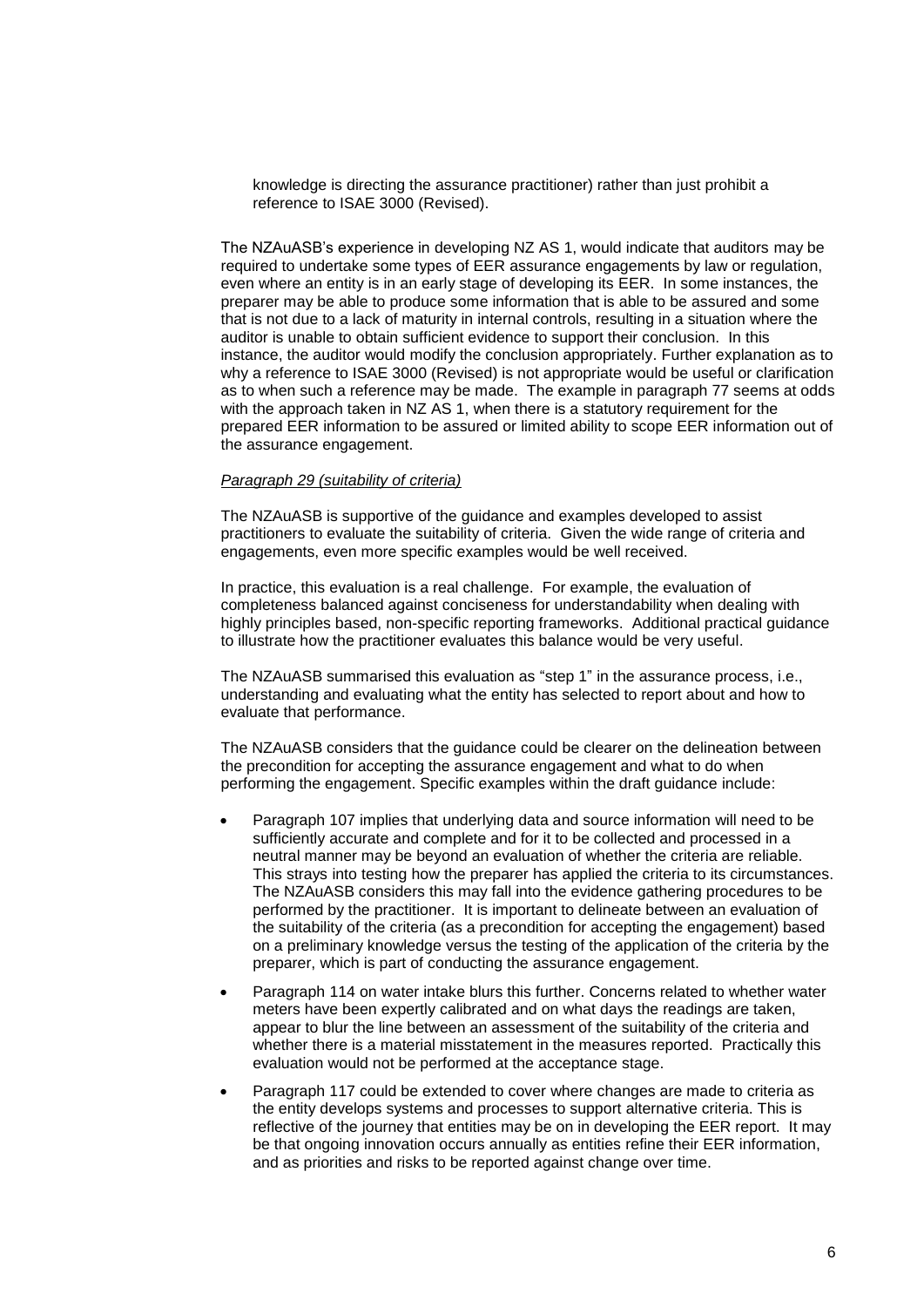- As mentioned above, the NZAuASB considers the distinction between referring to ISAE 3000 (Revised) in paragraph 123 and not doing so as described in paragraph 77 should be clarified.
- Paragraph 128 references the requirement to consider the process used to prepare the subject matter information or to obtain an understanding of internal control over the preparation of the subject matter information. Clarification around where in the process this consideration or understanding fits would be useful, rather than to start blurring this with the preconditions for an engagement.

The NZAuASB is especially supportive of including guidance as developed in paragraph 116, i.e., the need to evaluate both the overarching criteria AND the detailed entity selected measurement and evaluation criteria. This was a key challenge addressed by the NZAuASB in developing NZ AS 1 domestically. Examples that demonstrate highly principled frameworks that need to be supplemented by entity specific measurement or evaluation criteria would be well received. We encourage the IAASB to extend this guidance when developing addressing the reporting challenge in Phase 2, i.e. how to refer to this dual level of 'criteria' in the assurance report. It may be useful to develop examples that flow through the guidance, using different EER frameworks, to demonstrate the evaluation of this dual level of criteria at the acceptance phase, while performing the engagement and in reporting the criteria in the assurance report.

# *Paragraph 33 ('materiality processes')*

The NZAuASB have identified the following areas that may benefit from further clarification:

- The issue of who the intended users are is an important one as the users of EER may be broader than the traditional intended users of financial statements. On the other hand, there is a caution against extending the net too wide, i.e., it is not possible to cover every and all users, and neither the preparer nor the practitioner should be identifying all stakeholders as intended users. The differing information needs of various users is a key challenge. The guidance clarifies the different types of intended users to think about and we consider helpfully emphasises that the intended users may be defined by the preparer and the EER framework selected. Linking the idea of the intended user as identified by the preparer, to the purpose of the assurance engagement may need to be further emphasized.
- By separating this chapter from the chapter on suitable criteria, it may confuse practitioners as to how this step fits in with ISAE 3000 (Revised). For example, the examples in paragraph 149 of the draft guidance link closely to relevance under the suitability of the criteria. Clarifying where consideration of the materiality process fits in may help to emphasize the iterative nature of the evaluation.
- Where the EER framework has no materiality process requirements or reporting requirements, it may not be appropriate for the practitioner to encourage a preparer to disclose details of the materiality process. (refer to paragraph 164 of the draft guidance). The guidance should caution against the practitioner establishing reporting requirements.

# *Paragraph 35 (materiality of misstatements)*

Indicative feedback highlighted mixed views on whether identification of 'what to report on' is linked to materiality. Separating the terms and highlighting the difference is helpful, however there remains the matter that if a significant matter is omitted, it may result in a material misstatement. This cannot be limited to just a precondition for the engagement but may be a conclusion after performing the assurance procedures.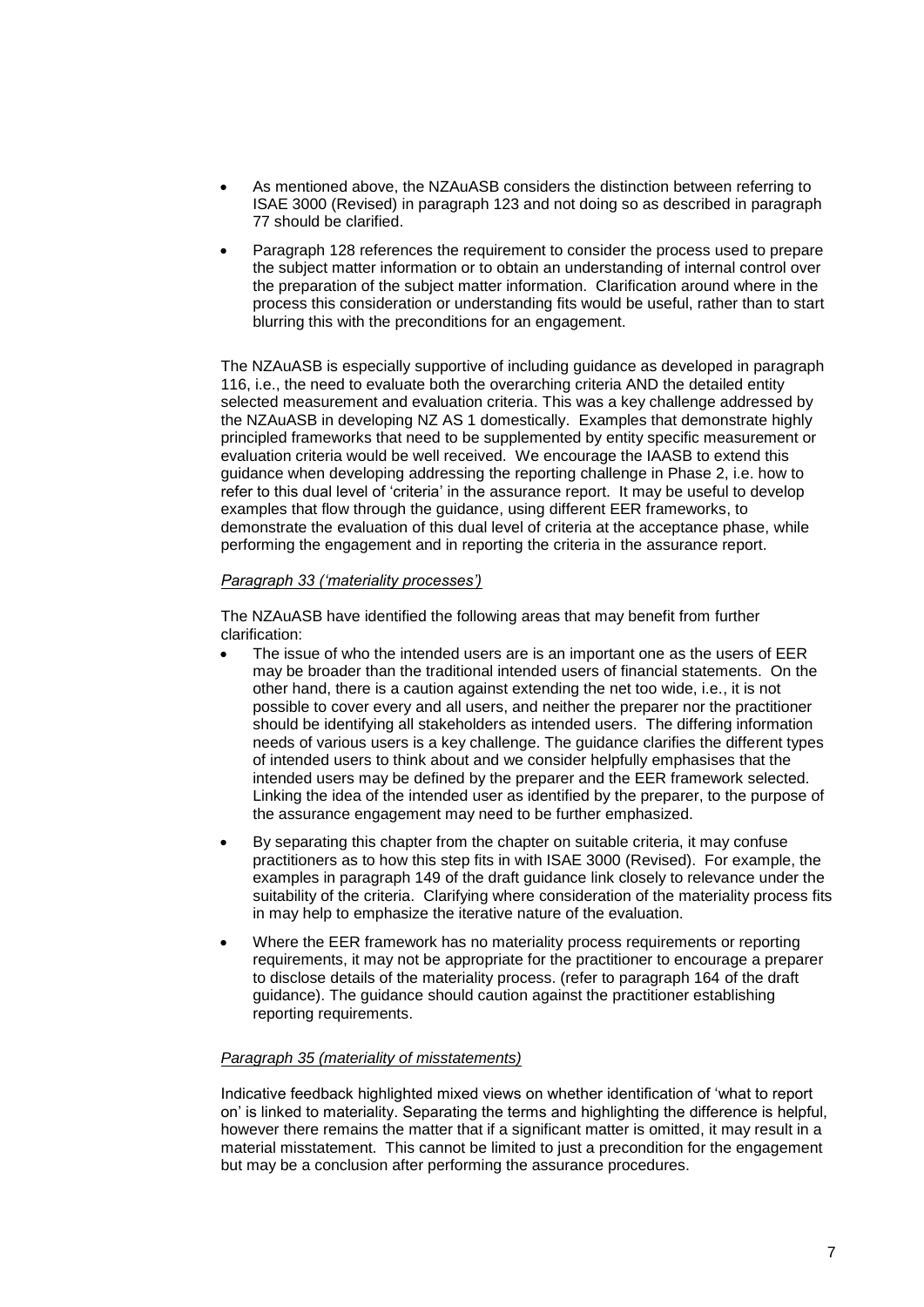The guidance in Phase 2 on performance materiality will be challenging. NZ AS 1 identified that it is difficult to conclude on overall service performance information, as well as whether a material misstatement exists within one measure. Significant judgement will be required to determine the implications of this single misstatement (i.e., is the practitioner effectively providing assurance on each measure separately or collectively over the information as a whole). The NZAuASB addressed this with reference to "materiality factors" in developing NZ AS 1.

### *Paragraph 40 (assertions)*

The NZAuASB has discussed the link between suitable criteria and assertions. When developing NZ AS 1, analogy was drawn between suitable criteria and the qualitative characteristics rather than the qualitative characteristics and the assertions. (Refer to paragraph 171 of the draft guidance). The link between the three could be made clearer (Refer to paragraph 174 of the draft guidance).

It is unclear what paragraph 172 of the draft guidance means when it states 'Assertions are used by the practitioner at the level of the categories into which they fall rather than at the level of detailed assertion about aspects of the subject matter information'. We suggest this sentence could be deleted or clarified.

#### *Paragraph 41 (narrative and future-oriented information)*

Indicative feedback highlighted that practitioners may find the idea of assuring future oriented information difficult but were more comfortable to consider whether assumptions seem reasonable and whether the methodology used seems appropriate. This is work they currently perform in the audit of financial statements.

**2. Is the draft guidance clear and easy to understand, including through the use of examples and diagrams, and the way terminology is used? If not, where and how should it be improved?**

#### **Response:**

## *Paragraphs 16-17 (examples, diagrams and terminology)*

The NZAuASB is supportive of the use of relevant examples, diagrams and terminology that are clear and easy to understand. Given this is non-authoritative material, use of robust, relevant EER examples is a useful way to develop guidance for practitioners.

The NZAuASB is supportive of the use of terminology such as:

- 'preparer' to mean a responsible party who is also the measurer or evaluator. Within the guidance the NZAuASB recommends that 'preparer' is used consistently to avoid switching between the terminology. For example, in paragraph 49 of the draft guidance, the second to last bullet point example refers to responsible party and the measurer or evaluator. This could be simplified and made more consistent by referring to preparer;
- 'qualities' this term is less clear. Does this refer to measurement bases only or also qualitative qualities? This could be made clearer in paragraph 11(b) of the draft guidance.

The NZAuASB considers the examples in the draft guidance will be useful to practitioners, however suggests that the examples could be streamlined. A focus on the practitioners' role only may also assist as exploring the preparers' role in the guidance (e.g. in Chapter 8 on the materiality process), starts to blur the role of the practitioner in these matters. We have the following specific suggestions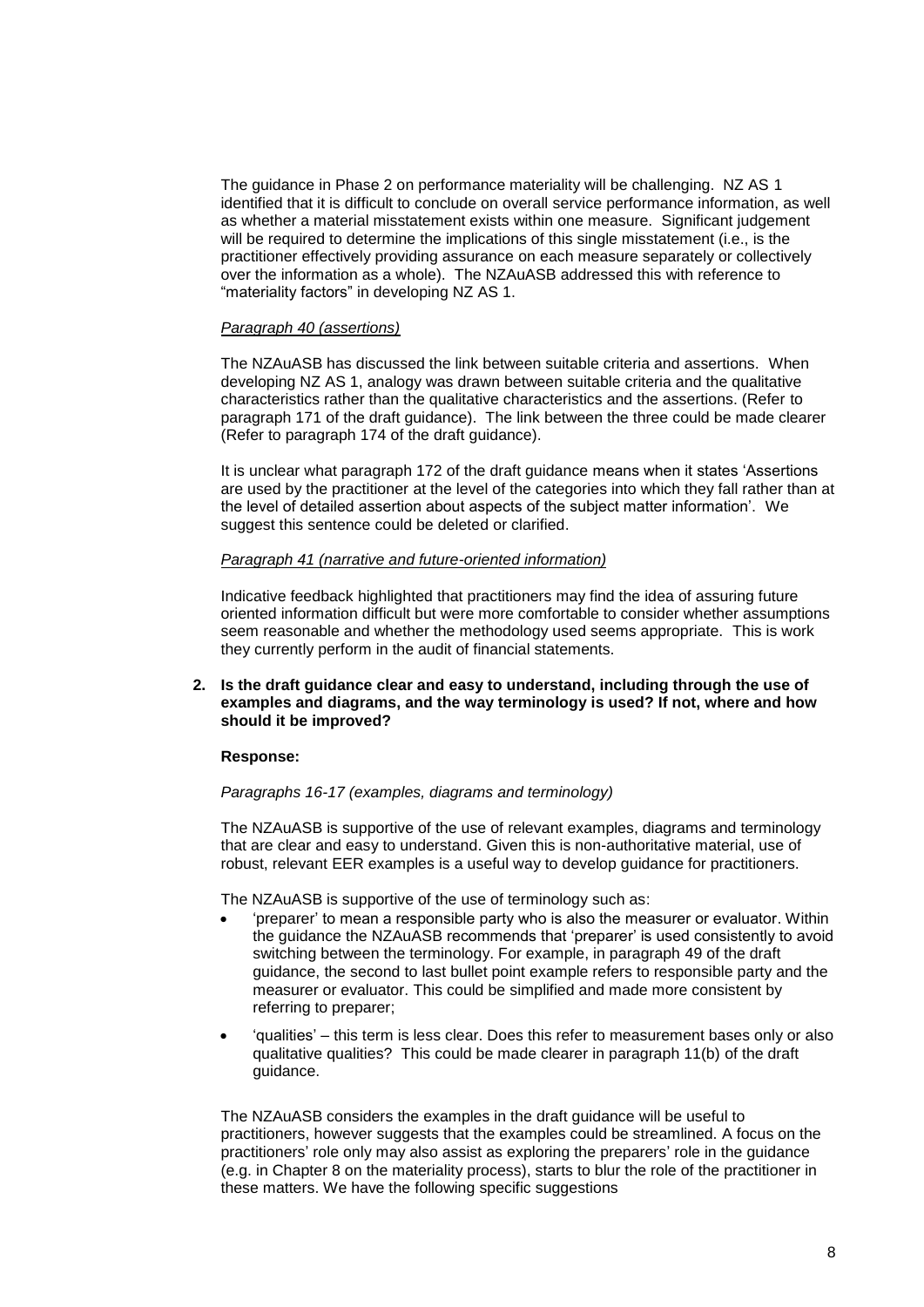- Extend the example of water quality to deal with contextual information and/or impacts as described in paragraph 150 of the draft guidance, to illustrate the importance of context in evaluating the suitability of the level of aggregation;
- We find the example following paragraph 77 of the draft guidance related to service performance information confusing and at odds with the guidance on this topic in New Zealand.
- We find the example of the apple in the Background and Contextual Information section unhelpful. An example that is related to EER would be more helpful.

#### . *Paragraph 34 (term 'materiality process')*

The NZAuASB had mixed views on the use of the term "materiality process". There was support for this term, given that some EER frameworks and preparers use this terminology. The opposing minority view was a preference to describe this as the process the preparer applies to determine what to include in the report, i.e., to identify the subject matter.

# *Paragraphs 37 and 40 (assertions)*

As highlighted above, the NZAuASB has discussed the link between suitable criteria and assertions. When developing NZ AS 1, analogy was drawn between suitable criteria and the qualitative characteristics rather than the qualitative characteristics and the assertions. (Refer to paragraph 171 of the draft guidance). The link between the three could be made clearer in paragraph 174 of the draft guidance.

### **3. Do you support the proposed structure of the draft guidance? If not, how could it be better structured?**

#### **Response:**

The NZAuASB considers the draft guidance could be streamlined by removing replication and paraphrasing of ISAE 3000 (Revised). We recognize the importance of ISAE 3000 (Revised) as the standard on which the guidance is based but consider an upfront statement that contextualizes this guidance is built on ISAE 300 (Revised) and that it should be read in conjunction with ISAE 3000 (Revised) is sufficient. Such an approach may reduce the bulk of the document and add more value for the practitioner.

The structure could be improved by clarifying the purpose of the document, i.e., guidance to be used in conjunction with ISAE 3000 (Revised) rather than a replacement for ISAE 3000 (Revised). While the importance of ISAE 3000 (Revised) as the standard has been agreed to, there appears to be justification for this approach in the draft. Once this decision has been made, it may not be useful to justify this approach.

The guidance seems to target many players in a broad eco-system of EER including users, experienced EER practitioners, auditors that may be familiar with the assurance framework but that are new to EER as well as the preparer, and even regulators. It may be more useful to separate out targeted pieces for different audiences (i.e., prepare separate companion guidance for preparers related to how to prepare for assurance) and/or make it clearer what is explanatory context for those less familiar with EER assurance versus what is practical guidance to assist more experienced practitioners apply the requirements. This will also assist in streamlining the guidance.

While the chapters may be useful for locating guidance on specific topics, the NZAuASB considers that the chapters may inadvertently remove the integrated and iterative nature of many of the considerations. As highlighted above, we consider that the guidance would benefit from clarification as to when the practitioner is expected to do what. The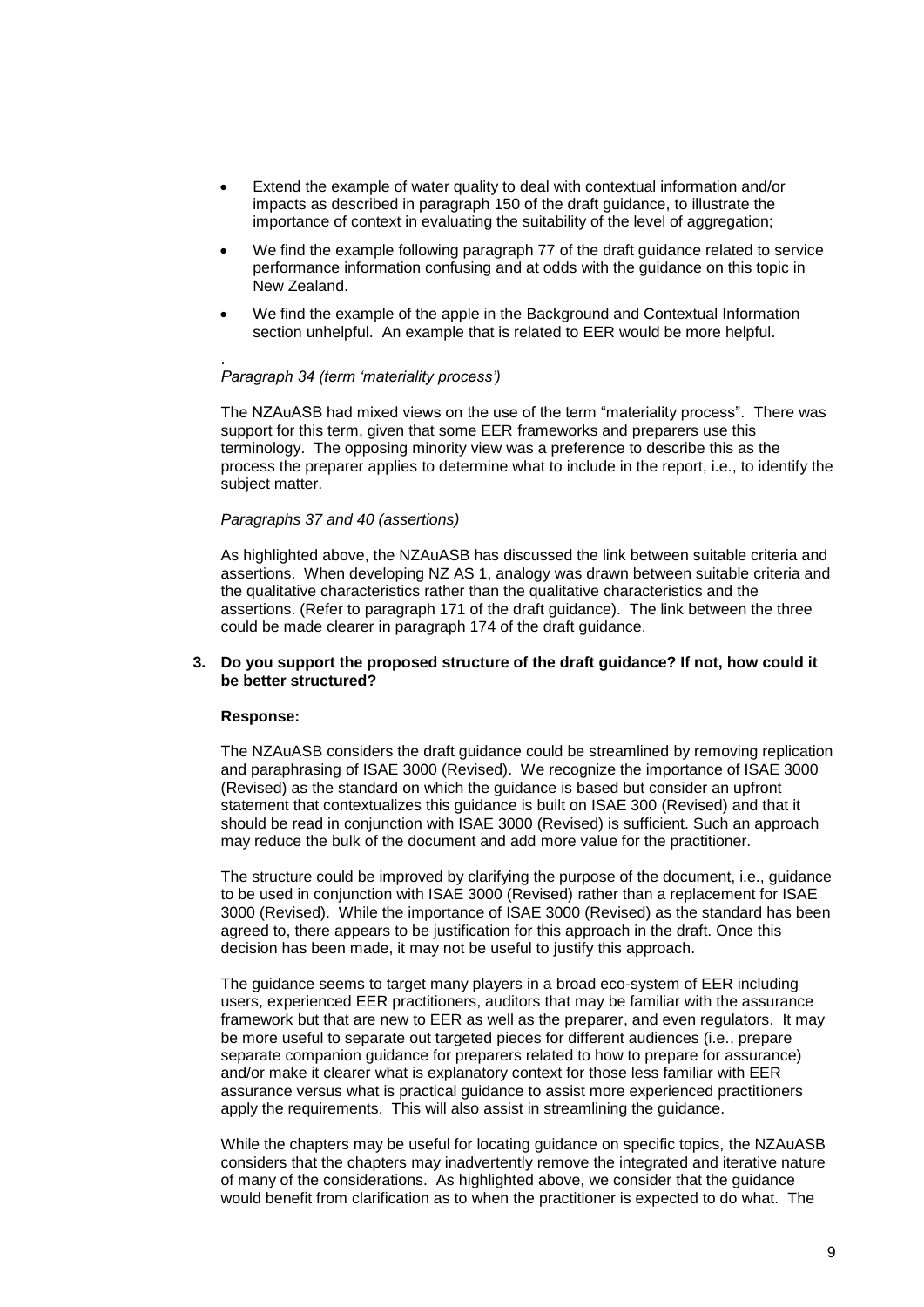current structure may be exacerbating the concern that the draft guidance blurs the line between the preconditions for an engagement and actually performing the engagement. This may be overcome by including a flowchart (an illustrative flowchart is included in the appendix) upfront to illustrative the iterative nature of these evaluations.

We recommend that the IAASB stand back and reflect on the most appropriate structure for the guidance once all the topics have been considered towards the end of Phase 2.

### **4. Do you agree that the draft guidance does not contradict or conflict with the requirements or application material of ISAE 3000 (Revised), and that the draft guidance does not introduce any new requirements?**

### **Response:**

The need for robust systems that are capable of developing information that can be verified is a precondition for an assurance engagement, i.e. one must expect to be able to get the evidence needed to support the conclusion for there to be a valid purpose for the engagement. Therefore, the NZAuASB is supportive of inclusion of this aspect in the guidance and that this is not in conflict with ISAE 3000 (Revised).

However, the NZAuASB is concerned that a focus on the internal control system may not recognise that the practitioner may be able to adopt a purely substantive approach to obtain sufficient, appropriate evidence and that it is unclear how much is expected of the practitioner on acceptance. The evaluation of the suitability of the criteria is based on a preliminary understanding, as opposed to what can be determined based on assurance procedures typically performed as part of a system walk through. This is explored in response to question 5. We suggest clarifying how much is enough when determining whether the preconditions have been met, noting the iterative nature of this evaluation, will assist in addressing this concern.

Overall the NZAuASB is supportive of the inclusion of guidance on the use of assertions, even though ISAE 3000 (Revised) does not deal with assertions. This support is based on consideration that the guidance may give rise to some useful examples to assist practitioners apply professional scepticism.

ISAE 3000 (Revised) is too broad to cover assertions related to all sorts of subject matter information however ISAE 3410 *Assurance Engagements on Greenhouse Gas Statements* addresses assertions. While the NZAuASB does not consider guidance on assertions is contrary to the assurance framework or requirements generally, it does acknowledge that EER still covers a very broad range of subject matter, which does raise challenges in whether the assertions described in the draft guidance are sufficiently broad to remain framework neutral.

### **5. Do you agree with the way that the draft guidance covers matters which are not addressed in ISAE 3000 (Revised)?**

#### **Response:**

#### *Linking preconditions and system of internal controls*

The NZAuASB agrees the guidance should draw a link between the preconditions and the system of internal controls. However, we consider the draft may imply an insurmountable hurdle to accepting an assurance engagement. Rather, a distinction should be drawn between the work effort based on a preliminary knowledge as opposed to performing detailed walk throughs or testing typically performed during the assurance engagement.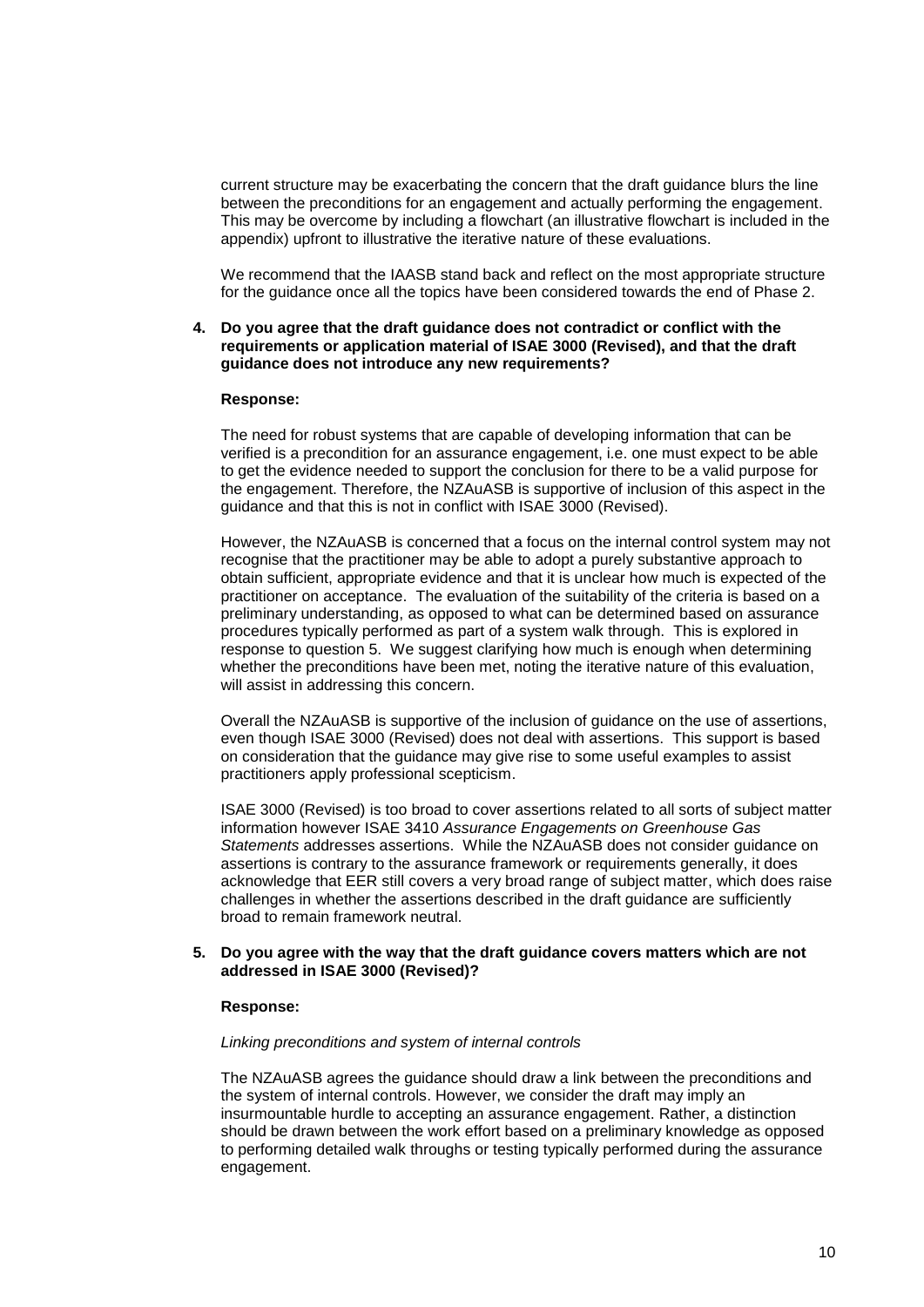The guidance on the preconditions seems to set a very high barrier to accepting an assurance engagement. Practically, we consider the practitioner may be unlikely to be able to reach a final conclusion on the suitability of the criteria, understand the materiality process and identify whether the internal control system is robust enough to be able to provide the evidence needed to conclude, until the practitioner has actually started to gain the understanding and do a system walk through, traditionally performed as part of the assurance engagement.

We consider the guidance may need to recognize even further that preparers may be on a journey to evolve their reporting, and that the assurance practitioner needs to be able to evolve with them. On this journey some of the measures reported may be able to be assured and some may not. It may however not be as black and white as accepting and scoping the engagement accordingly, but rather may be more appropriate to report on this journey. This is something that the NZAuASB recognized in developing NZ AS 1, i.e., by encouraging the assurance practitioner to include recommendations in the assurance report.

The NZAuASB recommends that Phase 2 should capture a more flexible way to report, not just a binary yes or no conclusion. Such flexibility may impact on the preconditions for accepting the engagement and "how much is enough" to enable a practitioner to accept an assurance engagement. More flexibility in reporting is appropriate given preparers may be on a reporting journey and the assurance practitioner should be aiming at providing as much assurance as possible along that journey.

In terms of structuring the guidance, this emphasis on the iterative nature of these evaluations and assessments on suitability of criteria, the appropriateness of the internal controls and the consideration of the materiality process could be further emphasized.

We have heard from stakeholder outreach that there is a lack of understanding by preparers around controls and the preconditions for assurance. Where an entity voluntarily seeks assurance, there may be surprise at the need for robust controls and processes to support the EER. In practice, we understand that currently many assurance practitioners are playing an educative role with more work at the "assurance readiness" phase, working with clients as they develop their EER, to assist them focus on developing systems that will be "assurable" in the longer term as well as provide better quality information.

The focus on the 'assurance readiness' work is therefore a useful addition to the guidance since the previous drafts discussed by the NZAuASB. However, it is not as clear cut where there is mandatory assurance required, or where no assurance readiness work is performed, as in the area of service performance information. We suggest this delineation could be clarified in the guidance, to cater for types of EER where this 'assurance readiness' type of work is not practicable.

This is a costly exercise and may actually be a barrier for preparers when faced with voluntary reporting of EER. There may not be a declining cost over time either as reporting continuously evolves.

A key message that the NZAuASB has previously stressed is that the assurance process should not be a barrier to innovation and should encourage preparers on the journey rather than stunt innovation in this space.

#### *Preparer's role and materiality process*

The NZAuASB is supportive of the inclusion of references to the preparer's role and the materiality process. The NZAuASB cautions against trying to cover too much in one document. Whilst guidance on the preparer's role is important, the guidance should not blur the role of the practitioner with that of the preparer.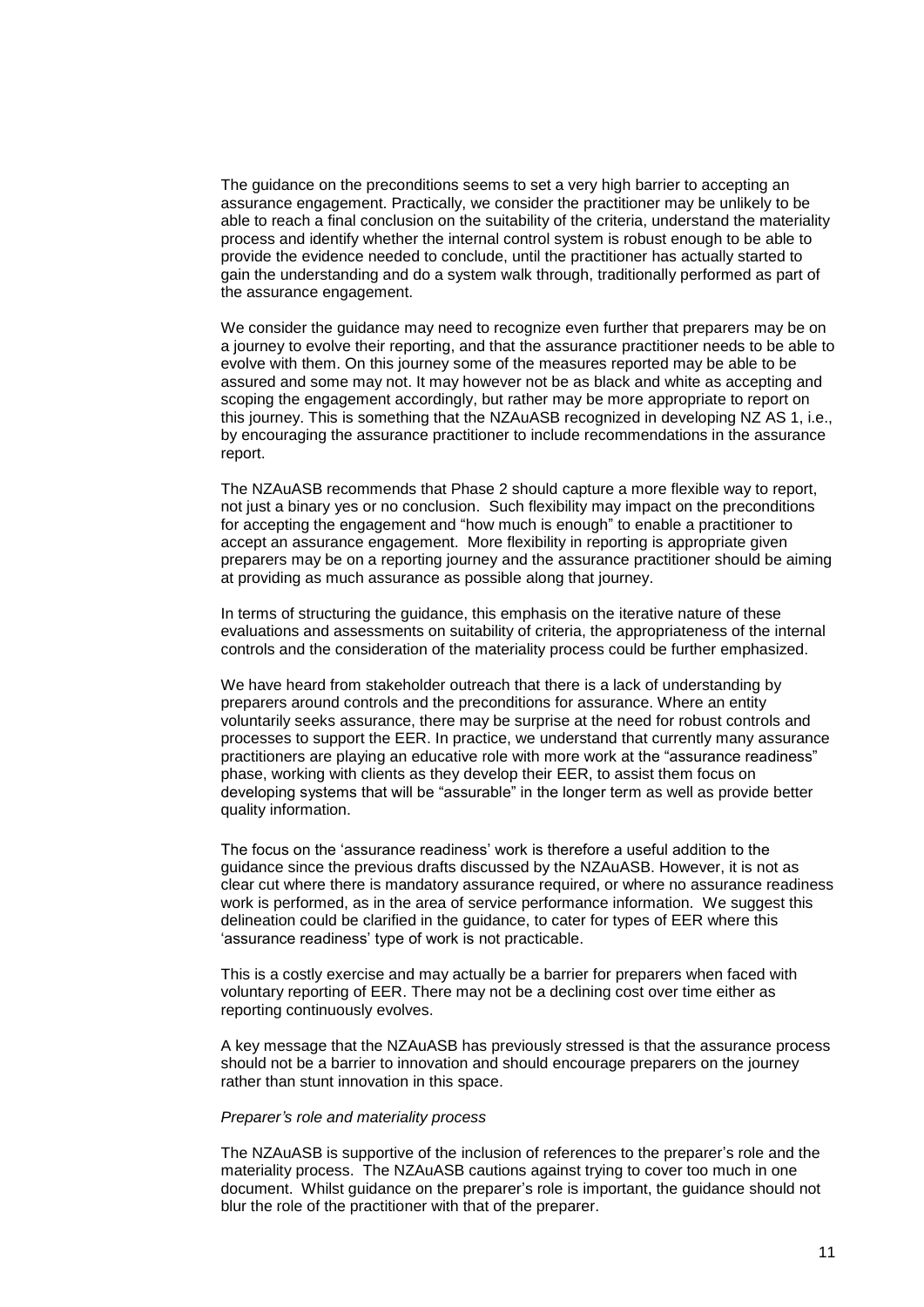## *Assertions*

On balance, the NZAuASB is supportive of referencing possible assertions. As mentioned in response to Q1, the link between the qualitative characteristics described in a reporting framework, the practitioner's evaluation of the suitability of criteria and the assertions could be clarified further.

# **6. Do you agree that the additional papers contain further helpful information and that they should be published alongside the final guidance?**

# **Response:**

The NZAuASB found the information in the Four Key Factor Model for Credibility on page 77 useful and would support its publication alongside the guidance.

The NZAuASB found the material in the Background and contextual information section on page 72 of the consultation paper confusing. It is unclear who this is for and how this information will assist. If this material is published we would recommend that the examples are changed and that it is clear how this guidance will assist. Areas we found especially confusing include:

- A distinction drawn between criteria and benchmarks (two separate bullet points in paragraph 6 on page 72 of the consultation paper). ISAE 3000 (Revised) defines criteria as benchmarks so separating these two is confusing. We understand that the measurement, recognition, presentation and disclosure bases are a part of the criteria.
- We do not find the example of the apple to illustrate the idea of "elements" and "qualities" helpful. We consider the examples in the guidance to describe an element and its qualities, e.g. water quality will be more helpful for a broad stakeholder group as they relate to actual EER information. The apple example does not seem to clarify or assist.